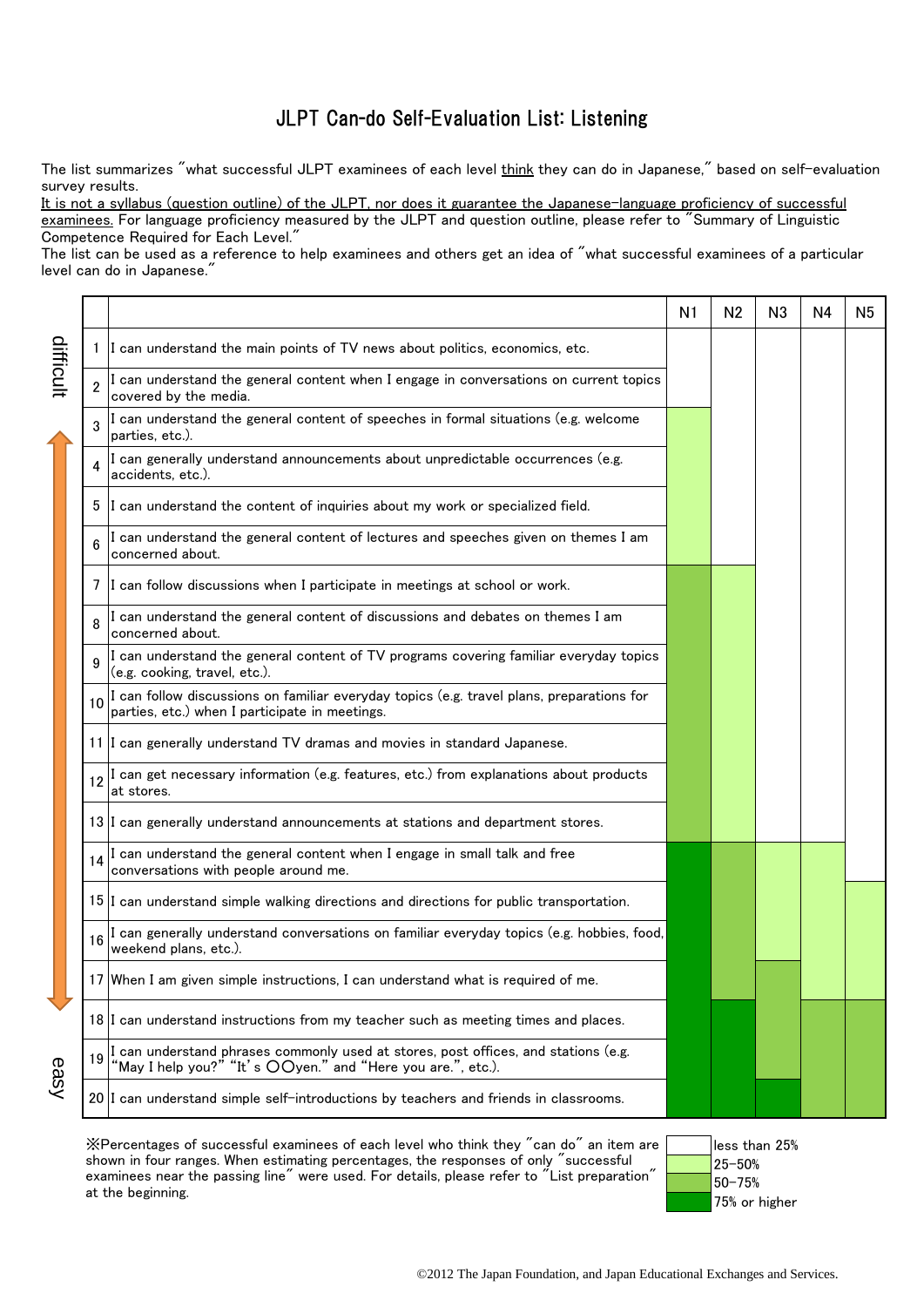## JLPT Can-do Self-Evaluation List: Speaking

The list summarizes "what successful JLPT examinees of each level think they can do in Japanese," based on self-evaluation survey results.

It is not a syllabus (question outline) of the JLPT, nor does it guarantee the Japanese-language proficiency of successful examinees. For language proficiency measured by the JLPT and question outline, please refer to "Summary of Linguistic Competence Required for Each Level."

The list can be used as a reference to help examinees and others get an idea of "what successful examinees of a particular level can do in Japanese.

|           |                 |                                                                                                                                                            | N1 | N <sub>2</sub> | N <sub>3</sub> | N4 | N <sub>5</sub> |
|-----------|-----------------|------------------------------------------------------------------------------------------------------------------------------------------------------------|----|----------------|----------------|----|----------------|
| difficult |                 | I can express my opinion in a logical manner when I join in discussions and debates on<br>topics I am concerned about.                                     |    |                |                |    |                |
|           |                 | 2 I can ask questions and express my opinion about current topics covered by the media.                                                                    |    |                |                |    |                |
|           | $\mathbf{R}$    | I can explain the background and cause of unpredictable occurrences (e.g. accidents,<br>etc.).                                                             |    |                |                |    |                |
|           |                 | I can use either polite or casual Japanese according to the situation and the person I<br>am speaking with.                                                |    |                |                |    |                |
|           |                 | I can give a brief description of the story line of a movie I have seen or a book I have<br>read recently.                                                 |    |                |                |    |                |
|           | 6               | I can express my agreement or disagreement of others' opinions in class discussions<br>and tell its reason.                                                |    |                |                |    |                |
|           | $\overline{7}$  | If I prepare in advance, I can give a presentation on a subject I specialize in or I know<br>well.                                                         |    |                |                |    |                |
|           | 8               | I can talk with friends and colleagues about travel plans or party preparations, etc.                                                                      |    |                |                |    |                |
|           | 9               | I can speak of my expectations and experiences at job interviews (e.g. working hours,<br>work experience, etc.).                                           |    |                |                |    |                |
|           | 10 <sup>1</sup> | I can give walking directions and directions for public transportation to locations I know<br>well.                                                        |    |                |                |    |                |
|           | 11              | If I prepare in advance, I can make a short speech in formal situations such as my own<br>farewell party.                                                  |    |                |                |    |                |
|           |                 | 12 I can ask questions about things I want to buy and explain my wishes and conditions.                                                                    |    |                |                |    |                |
|           |                 | 13 I can tell that I will be late or absent by telephone.                                                                                                  |    |                |                |    |                |
|           | 14              | I can join in conversations on familiar everyday topics (e.g. hobbies, weekend plans,<br>etc.).                                                            |    |                |                |    |                |
| easy      |                 | 15 I can ask when is convenient for the other person and decide a day and time to meet.                                                                    |    |                |                |    |                |
|           |                 | 16 I can express feelings such as surprise and joy, and the reasons for them.                                                                              |    |                |                |    |                |
|           |                 | 17 I can describe my room.                                                                                                                                 |    |                |                |    |                |
|           |                 | 18 I can talk about my hobbies and interests.                                                                                                              |    |                |                |    |                |
|           | 19              | I can engage in simple communication using phrases commonly used at stores, post offices, and stations (e.g. "How much is it?" "Can I have $OO$ ?", etc.). |    |                |                |    |                |
|           |                 | 20 I can introduce myself and answer simple questions about myself.                                                                                        |    |                |                |    |                |
|           |                 |                                                                                                                                                            |    |                |                |    |                |

※Percentages of successful examinees of each level who think they "can do" an item are shown in four ranges. When estimating percentages, the responses of only "successful examinees near the passing line" were used. For details, please refer to "List preparation" at the beginning.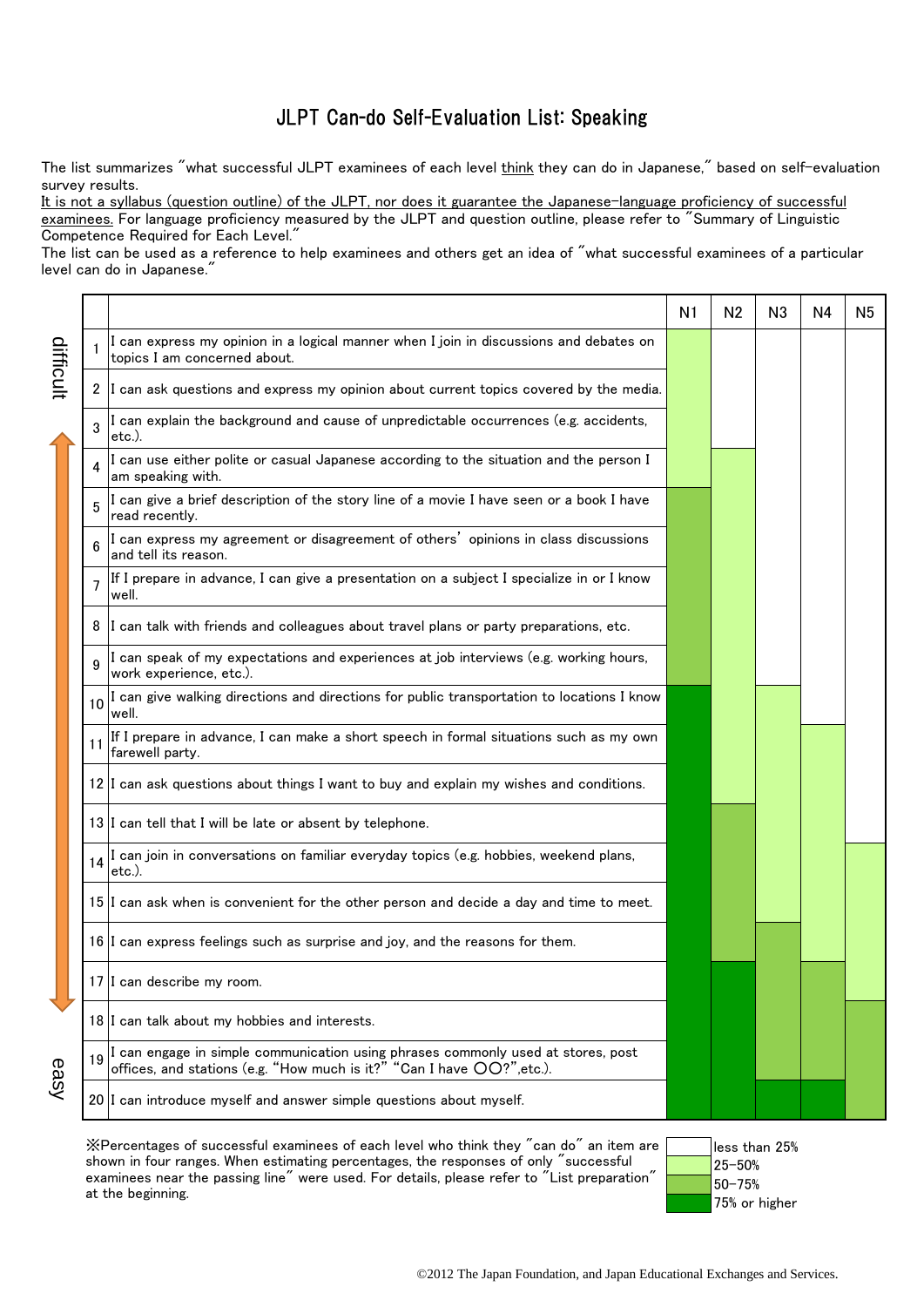## JLPT Can-do Self-Evaluation List: Reading

The list summarizes "what successful JLPT examinees of each level think they can do in Japanese," based on self-evaluation survey results.

It is not a syllabus (question outline) of the JLPT, nor does it guarantee the Japanese-language proficiency of successful examinees. For language proficiency measured by the JLPT and question outline, please refer to "Summary of Linguistic Competence Required for Each Level."

The list can be used as a reference to help examinees and others get an idea of "what successful examinees of a particular level can do in Japanese."

|           |                |                                                                                                                    | N1 | N <sub>2</sub> | N <sub>3</sub> | N4 | N <sub>5</sub> |
|-----------|----------------|--------------------------------------------------------------------------------------------------------------------|----|----------------|----------------|----|----------------|
|           |                | I can understand the main points of articles on politics, economics, etc., in newspapers<br>and magazines.         |    |                |                |    |                |
| difficult | $\overline{2}$ | I can understand the points, opinions, and argument structure of editorial columns (e.g.<br>in newspapers, etc.).  |    |                |                |    |                |
|           | 3              | I can read novels, understanding the feelings of the characters and the story line.                                |    |                |                |    |                |
|           | 4              | I can understand what the author wants to say in narrative essays.                                                 |    |                |                |    |                |
|           | 5              | I can understand the main ideas of academic/technical texts on topics I am concerned<br>about.                     |    |                |                |    |                |
|           | 6              | I can understand the content of official letters and e-mails written in polite Japanese.                           |    |                |                |    |                |
|           |                | 7 I can understand inquiries and requests from business partners.                                                  |    |                |                |    |                |
|           | 8              | I can understand the content of articles in newspapers and magazines written about<br>familiar everyday topics.    |    |                |                |    |                |
|           | q              | I can get necessary information from travel guidebooks and magazines about entering<br>university or finding jobs. |    |                |                |    |                |
|           |                | 10 I can understand the definitions provided in general Japanese-Japanese dictionaries.                            |    |                |                |    |                |
|           | 11             | I can get necessary information from the brochures of products (e.g. product features,<br>etc.).                   |    |                |                |    |                |
|           |                | 12 I can understand the main story lines of short stories.                                                         |    |                |                |    |                |
|           |                | 13 I can understand post cards and e-mails from my acquaintances and friends.                                      |    |                |                |    |                |
|           | 14             | I can get necessary information (e.g. lecture or meeting schedules, etc.) from notice<br>boards at school or work. |    |                |                |    |                |
|           | 15             | I can understand the sale dates and prices listed in newspaper advertisements and<br>fliers.                       |    |                |                |    |                |
|           |                | I can read train schedules and guide signs at stations in order to determine what time<br>to board my train.       |    |                |                |    |                |
|           |                | 17 I can read and understand New Year's and birthday cards.                                                        |    |                |                |    |                |
|           |                | 18 I can understand simple memos.                                                                                  |    |                |                |    |                |
|           | 19             | I can understand simple instructions with pictures (e.g. how to put out trash, how to<br>prepare meals).           |    |                |                |    |                |
| easy      | 20             | I can understand my appointment day and time from appointment reservation charts at<br>my school, etc.             |    |                |                |    |                |

※Percentages of successful examinees of each level who think they "can do" an item are shown in four ranges. When estimating percentages, the responses of only "successful examinees near the passing line" were used. For details, please refer to "List preparation" at the beginning.